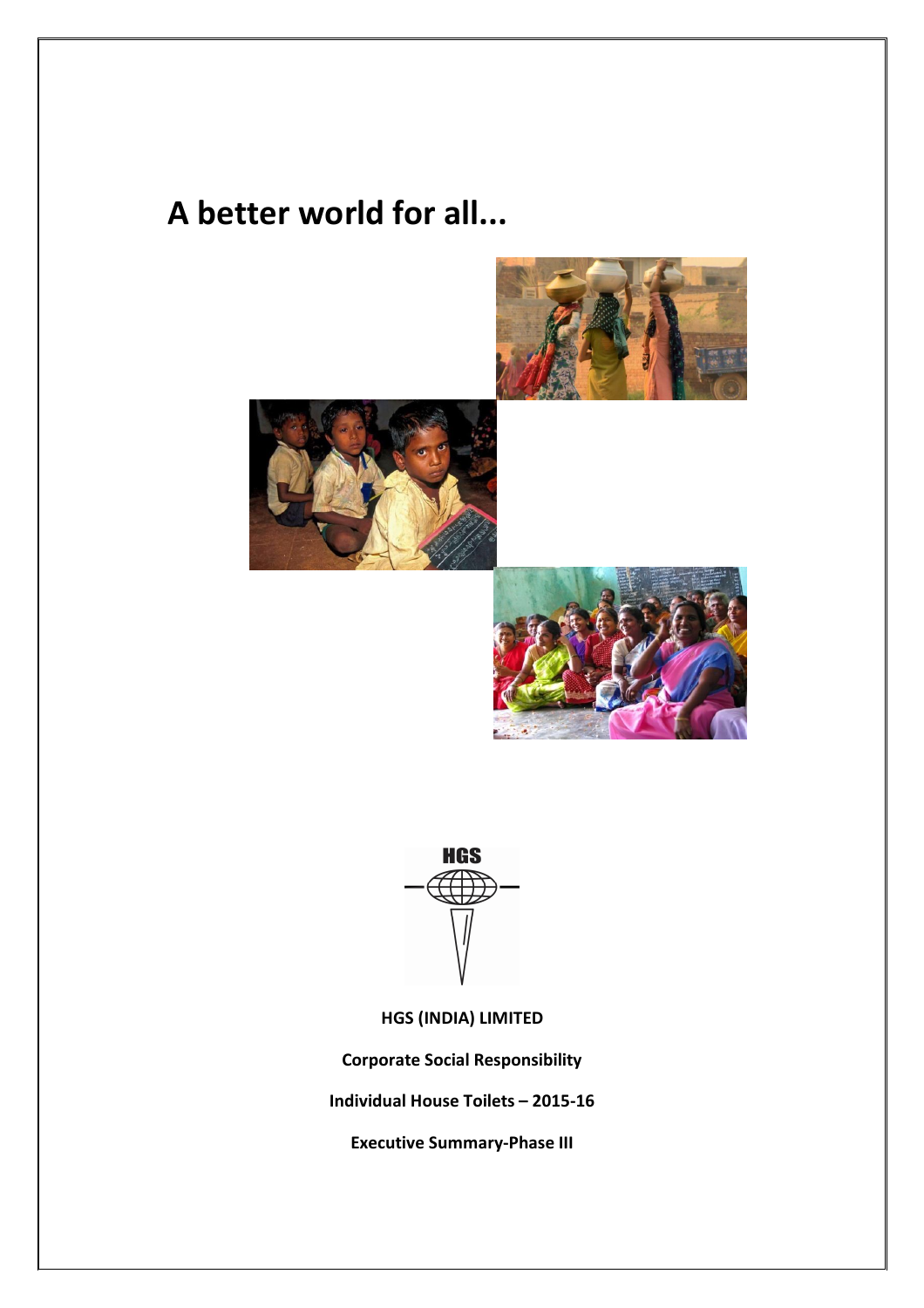## **Preamble**

Open Defecation is a big problem faced by our society. Despite the efforts from our Government and various NGOs, defecation in the open has been surprisingly resistant to solutions and is still posing a big threat. It can lead to various fatal diseases, stunted physical development and impaired cognitive function. A report by WHO-UNICEF says that 58 percent of Indians do not have access to proper sanitation & still defecate in the open. HGSI has decided to contribute to tackling this problem by building Community Toilets in rural areas in the NCR & surrounding areas.

For this purpose HGSI contacted Sulabh Sanitation & Social Reform Movement for their sheer experience and expertise developed over the years in tackling this particular issue. It is our belief that given proper awareness, infrastructure and facilities, open defecation would soon be a problem of the past and we could contribute to providing a better and hygienic living environment for the people of India.

**HGSI has adopted** the villages of Jatpura and Mukimpore in district Bulandshahar of Uttar Pradesh. HGSI has resolved to completely eradicate the problem of open defecation in these two villages. For this HGSI has decided to spread awareness about problems of open defecation and by organising "Awareness Camps" in these villages and construct community and individual toilets in the villages. HGSI is determined to make these villages completely ODF (Open Defecation Free) by 2020.

In PHASE-I, which was our Pilot Project, community toilets were constructed at 2 locations which were identified by HGSI and Sulabh after surveying the villages of Jatpura & Mukimpore in district Bulandshahar along with the Gram Pradhan and people of the village. These toilets were constructed primarily for women & children.

In PHASE-ll, the local Jatpura- Mukimpore Inter-College was chosen for construction of a toilet complex. This location was decided upon the requests from the school principal and local villagers for constructing a toilet complex for both girls & boys. Earlier, the girls numbering over 500 were made to share a common toilet which was woefully inadequate for the number of users.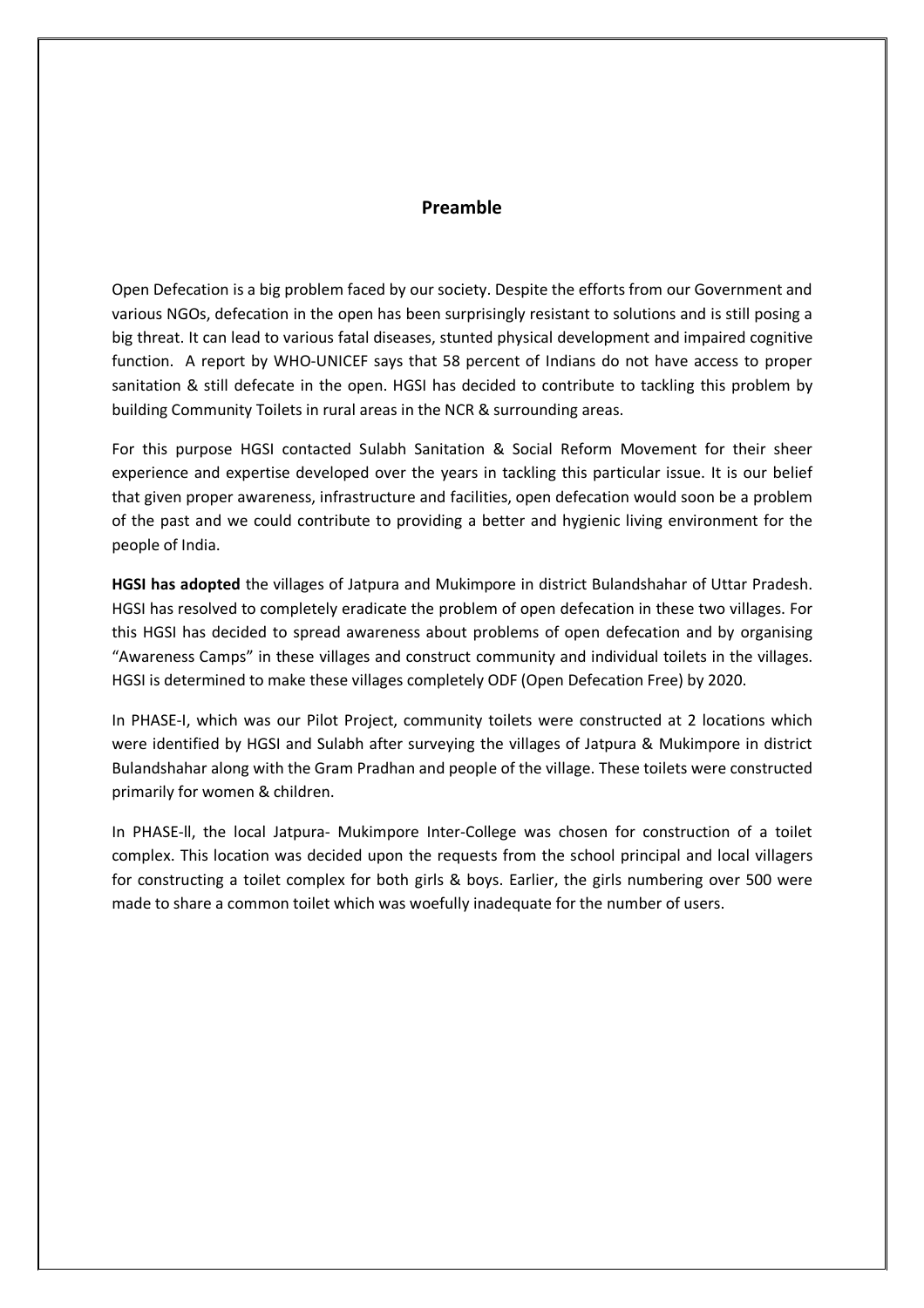## **Executive Summary- Phase III**

## **Individual House Toilets for villagers of Jatpura, Bulandshahar (UP)**

For Phase III of the toilet construction project, HGSI has successfully completed construction of 85 toilets at individual homes of Jatpura villagers. For this, the whole village was surveyed and one area predominantly occupied by the under privileged was selected.

This particular locality has no proper sewage system and most of the waste and sewage water runs and accumulates in the surrounding areas. This created problems for the people to even access the open fields.

The situation was especially problematic for women, who had to travel a considerable distance for their daily routines, which was an even bigger problem for young girls. This was considered unsafe especially after sunset.

The construction of toilets inside their homes will help the villagers to lead a hygienic and respectful life. A toilet within the safe reach of their home would help them live a tension free life in regards to this basic necessity.

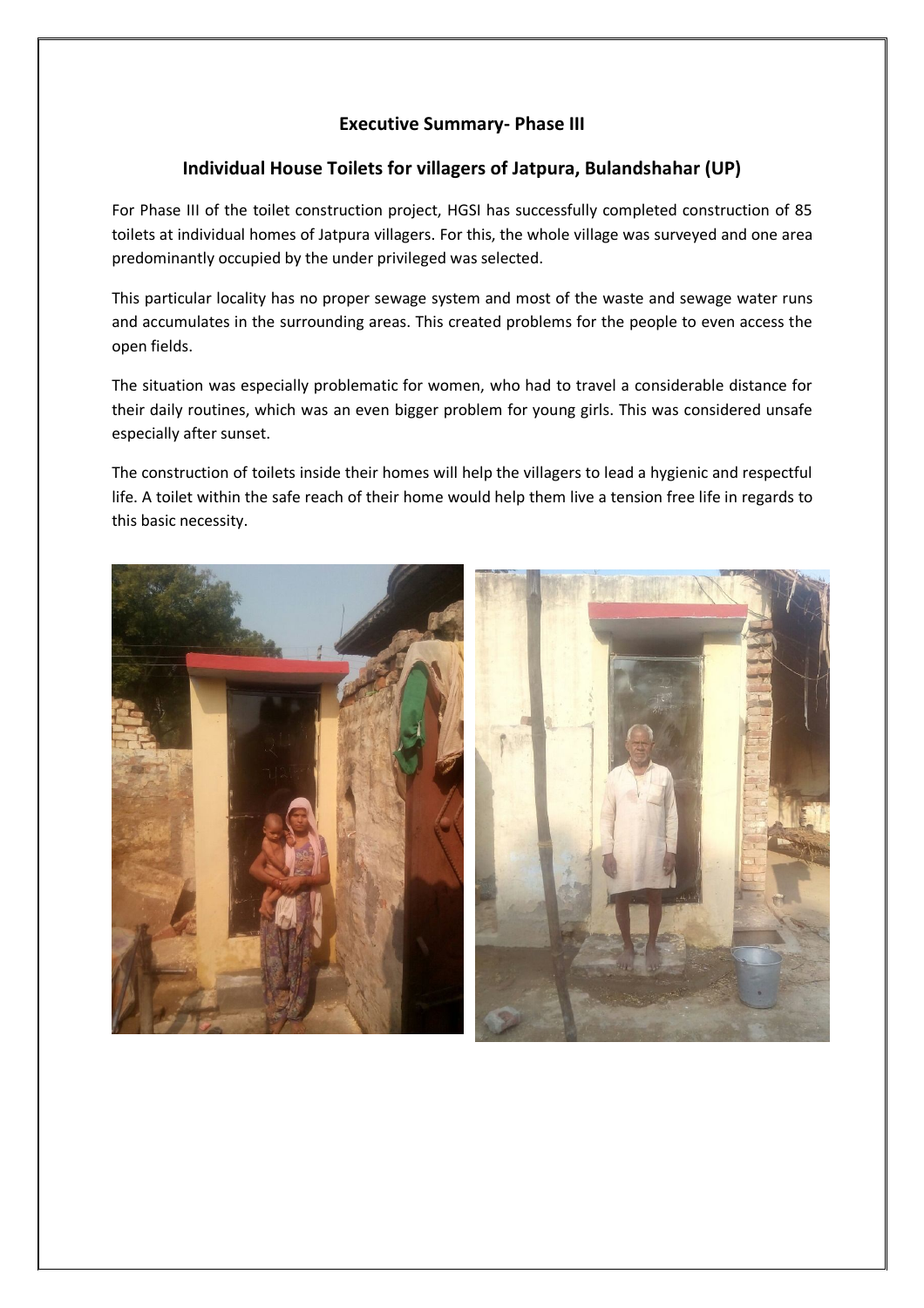

The toilets constructed, if used properly, can last atleast 20 years. The technology used in the construction of these toilets can convert human secreta into manure which would be easy to handle and suitable for use in farming. These toilets use very little water to flush the waste.

Before the start of this drive, HGSI arranged for an awareness camp regarding the use and importance of the toilet. In this camp, the villagers were also educated about the design of the toilet, area required and how to use such toilets. The camp had a positive impact and a lot of villagers opted for construction of toilets at their homes.